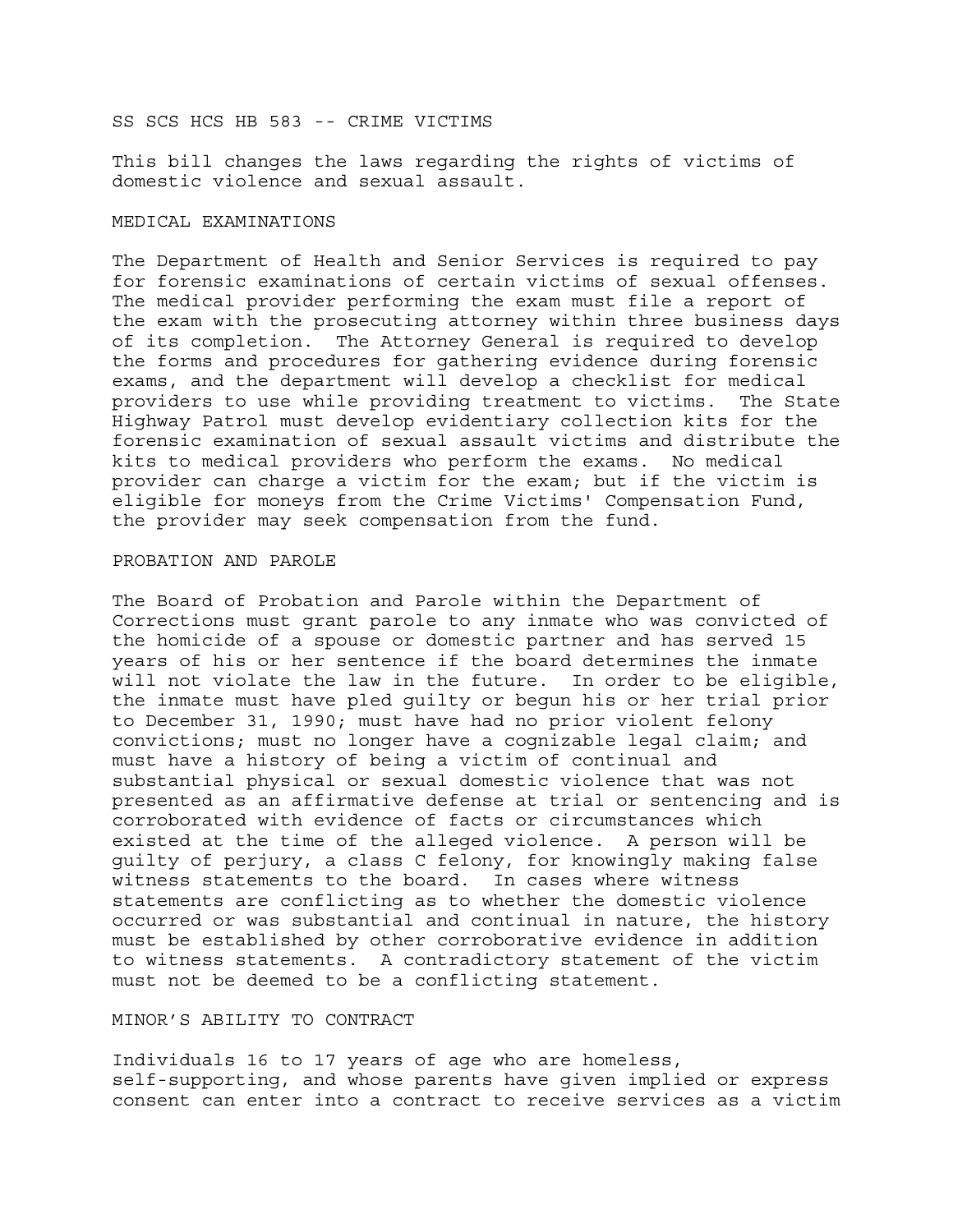of domestic and sexual violence including, but not limited to, counseling, court advocacy, financial assistance, and other advocacy services.

# RAPE CRISIS CENTERS

Rape crisis centers and their employees or volunteers are required to maintain confidentiality of information that would identify individuals served by the center and any information directly related to their services. Prior to providing advocacy services, the center must inform the individuals they serve of the nature and scope of the confidentiality requirements. An employee or volunteer of a rape crisis center cannot be required to testify concerning any confidential information unless waived by the individual served.

# ORDERS OF PROTECTION

The bill requires the circuit clerk to notify by phone an individual who is petitioning for an ex parte order of protection when the order has been served or if no more attempts to serve are planned if the petitioner has opted to register a phone number with the victim notification system established in Section 650.310, RSMo. All attempts to serve orders of protection must be tracked by the agency responsible for serving the order.

#### VICTIMS OF CHILD PORNOGRAPHY

Beginning August 28, 2007, a child that was a victim of sexual exploitation or child pornography and who suffered physical or mental injury or illness as a result of the crime is entitled to civil litigation to recover actual and civil costs. All litigation must be filed by the time the child reaches 31 years of age or within three years of the date the victim discovers his or her mental or physical injury, whichever occurs later.

## DOMESTIC ASSAULT

A person who commits domestic assault in the first degree will be guilty of a class A felony if he or she has previously pled guilty to or has been found guilty of committing the crime. Currently, this crime is a class B felony unless the person inflicts serious physical injury on the victim, in which case it is a class A felony.

# SEXUAL ASSAULT VICTIMS

Victims of sexual assault or forcible rape will not be required to take polygraph tests or psychological stress evaluator exams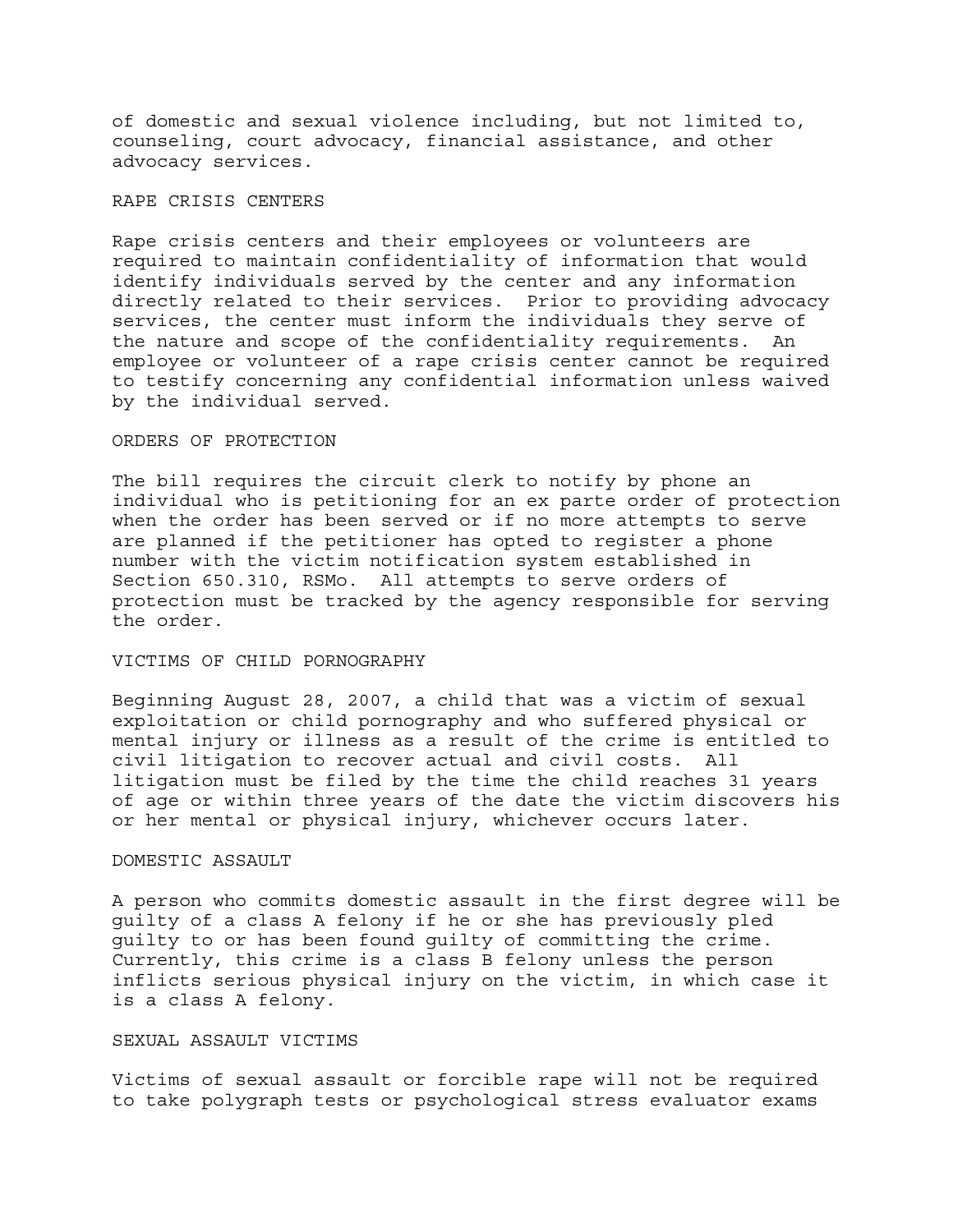as a condition for proceeding with a criminal investigation. After August 28, 2007, information in court records that could be used to identify any victim of sexual assault, domestic assault, stalking, or forcible rape will be closed. Identifying information includes the name, address, telephone number, Social Security number, physical characteristics, or any other information that the court believes could be used to locate a victim.

## ADDRESS CONFIDENTIALITY PROGRAM

The Address Confidentiality Program is established, administered by the Office of the Secretary of State, to protect victims of domestic violence, rape, sexual assault, or stalking by establishing a designated address for victims and their minor children. An adult, parent of a minor, or guardian of an incapacitated person can apply to the Secretary of State to have a designated address assigned. The application must contain certain information, including the person's mailing address, the applicant's signature, and a designation of the Secretary of State as agent for the purpose of service of process and receipt of first-class mail, legal documents, and certified mail. The applicant must supply a sworn statement that he or she is a victim of violence and fears further violent acts from his or her assailant. The applicant must also supply addresses that he or she does not want disclosed because it will jeopardize the applicant's safety. Upon receiving a properly completed application, the Secretary of State can certify the applicant as a program participant for four years and forward his or her first-class mail, legal documents, and certified mail. Notification of lapsing certification and a reapplication form must be sent to the program participant at least four weeks prior to expiration. The Secretary of State can cancel, with limited exceptions, the certification of a program participant if:

(1) The participant obtains a name change;

(2) There is a change in the mailing address from the person listed on the application and another address is not provided; or

(3) The applicant or participant provides false information or makes false claims in the application or assists another person in doing so.

State and local agencies and the courts must accept the designated address as a program participant's address when creating new public records unless statute requires otherwise. The Secretary of State can make a program participant's address or mailing address available if requested by law enforcement or the director of a state agency if there is a statutory or